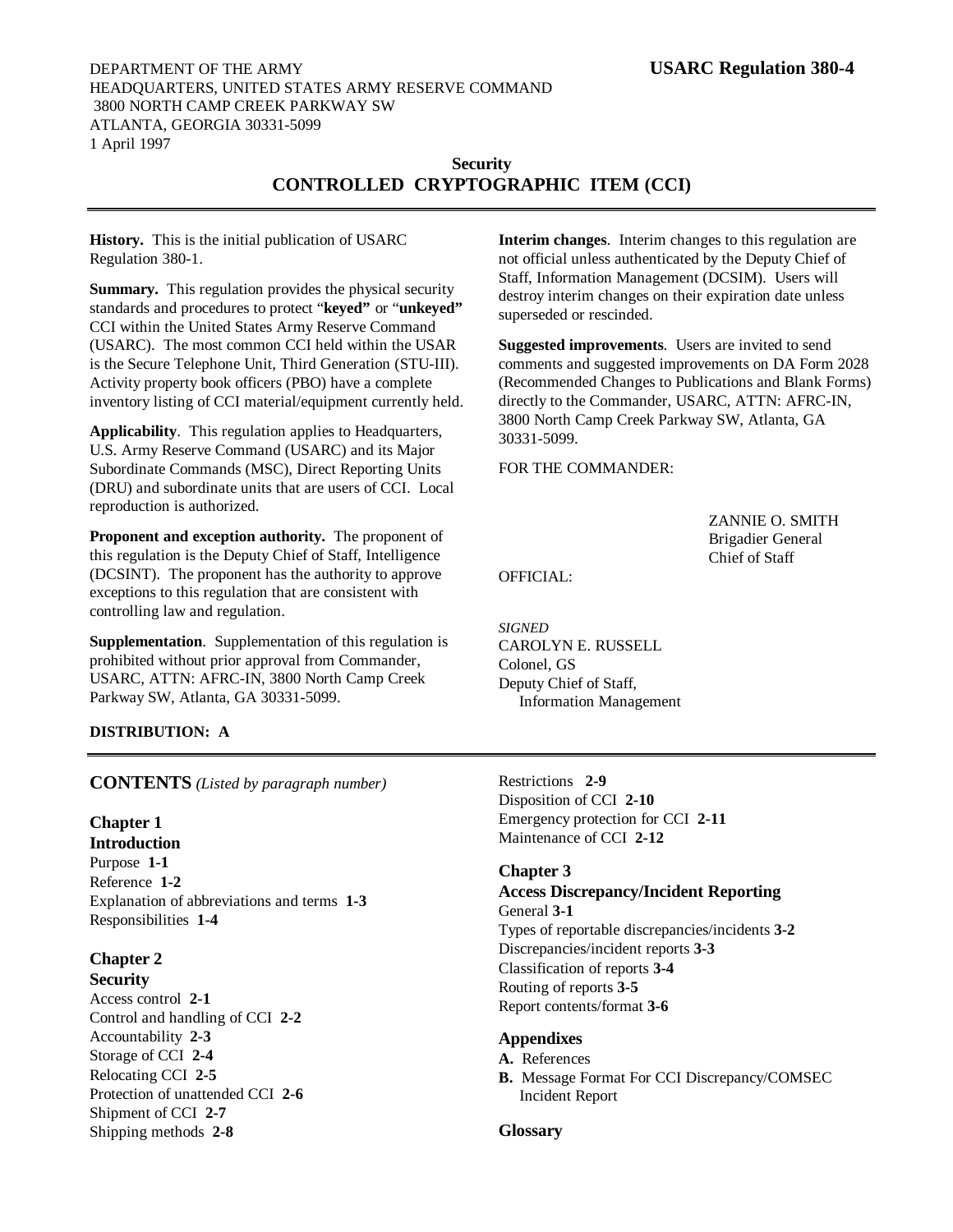## **Chapter 1 General**

## **1-1. Purpose**

This regulation standardizes the most critical requirements associated with the protection of CCI to ensure each USAR user is familiar with procedures for the use, control, and protection of CCI. It does not convey all requirements. Command/activity/unit USAR security managers are the designated monitors of CCI within their respective areas of operation. They are responsible for advising the activity property book officer (PBO), the communications security (COMSEC) officer, and the provost marshal (PMO) of any lost CCI or incidents involving CCI.

## **1-2. References**

Required and related publications are listed in appendix A.

## **1-3. Explanation of abbreviations and terms**

Abbreviations and terms used in this regulation are explained in the glossary.

## **1-4 Responsibilities**

a. Overall responsibility for protection of CCI rests with each USAR user of CCI. The intent of this regulation is to assist both military and civilian users in executing this responsibility.

b. All assigned USAR personnel will protect CCI against loss, theft, sabotage, tampering, or unauthorized access. Personnel with access to CCI, key, operating instructions, and other sensitive or classified COMSEC materials will ensure that insecurities involving these materials are reported in accordance with DA Pamphlet 25-380-2. *[NOTE: Protection of CCI and COMSEC material is paramount over other considerations within a unit due to the highly damaging effects that compromised communications can produce, such as loss of life and negative impact on a unit's mission.]*

## **Chapter 2 Security**

## **2-1. Access control**

For clarity, "access" denotes the opportunity to obtain detailed knowledge through uncontrolled physical possession. External viewing of and "Controlled Proximity" to **unkeyed** CCI **does not** constitute access. The primary goal is to protect the cryptologic within CCI or its components. The cryptographic logic may be the hardware circuitry and key that converts information to or from an unintelligible form. The logic may also be determined from technical drawings, schematics and other technical literature.

a. **Keyed** CCI will be handled only by properly cleared personnel.

b. **Unkeyed** CCI may be handled by uncleared personnel who meet one of the following criteria:

(1) U.S. Citizen.

(2) Permanently admitted resident alien who is a U.S. Government employee, or Active or Reserve member of the armed forces.

(3) Foreign national (military or civilian) employed by his/her respective government, provided access is restricted specifically to the CCI for which formal release has been granted.

(4) Non-U. S. Citizen employed by or in support of the U.S. Government, including U.S. commercial carriers, provided there is a constant U.S. presence or the CCI is packaged in an adequately protected container.

## **2-2. Control and handling of CCI**

This regulation contains procedures for protecting **keyed/unkeyed** CCI and prevent tampering. Tampering is any unauthorized modification that alters the function of CCI to degrade the security it provide**s.** Only approved maintenance activities will disassemble CCI equipment and disturb its security integrity.

a. Control. CCI is unclassified, but access control of CCI is essential to assure users of its functional integrity. Enforcing proper handling and access controls during the use, repair, transport, storage, and disposition of CCI, will prevent or deter attempts to degrade functional integrity through tampering.

b. When there is no chance or opportunity for viewing of cryptovariables, tampering, or internal examination exist, then no restrictions are imposed upon external viewing or other exposure involving CCI.

c. Handling. When **unkeyed**, CCI equipment and components are unclassified, but must be controlled against espionage, tampering, and loss. The relaxed controls on CCI are intended to promote their expanded, flexible use while saving resources. CCI equipment, components, and fill devices will bear the designator "Controlled Cryptographic Item" or "CCI" to alert the user to execute the controls required by this regulation. A component may be a CCI circuit board, modular assembly, microcircuit, or a combination of these items.

d. Users will protect **keyed** CCI in accordance with requirements in AR 380-40 and TB 380-41**. Keyed** CCI denotes that it contains a sequence of random binary digits **(key)** used to encrypt or decrypt electronic signals. Protection of CCI when **keyed** must be consistent with the classification of the key it contains.

e. Keying material is often referred to simply as "**key**." Some COMSEC equipment has the capability for electronic entry and dissemination of key (e.g., KY-57), while other equipment requires manual entry of the key (e.g., KW-7 and KG-27). *[NOTE: The CCI may be in two operational states, keyed and unkeyed. It is only when unkeyed (or when unclassified key is used) that CCI is unclassified.]*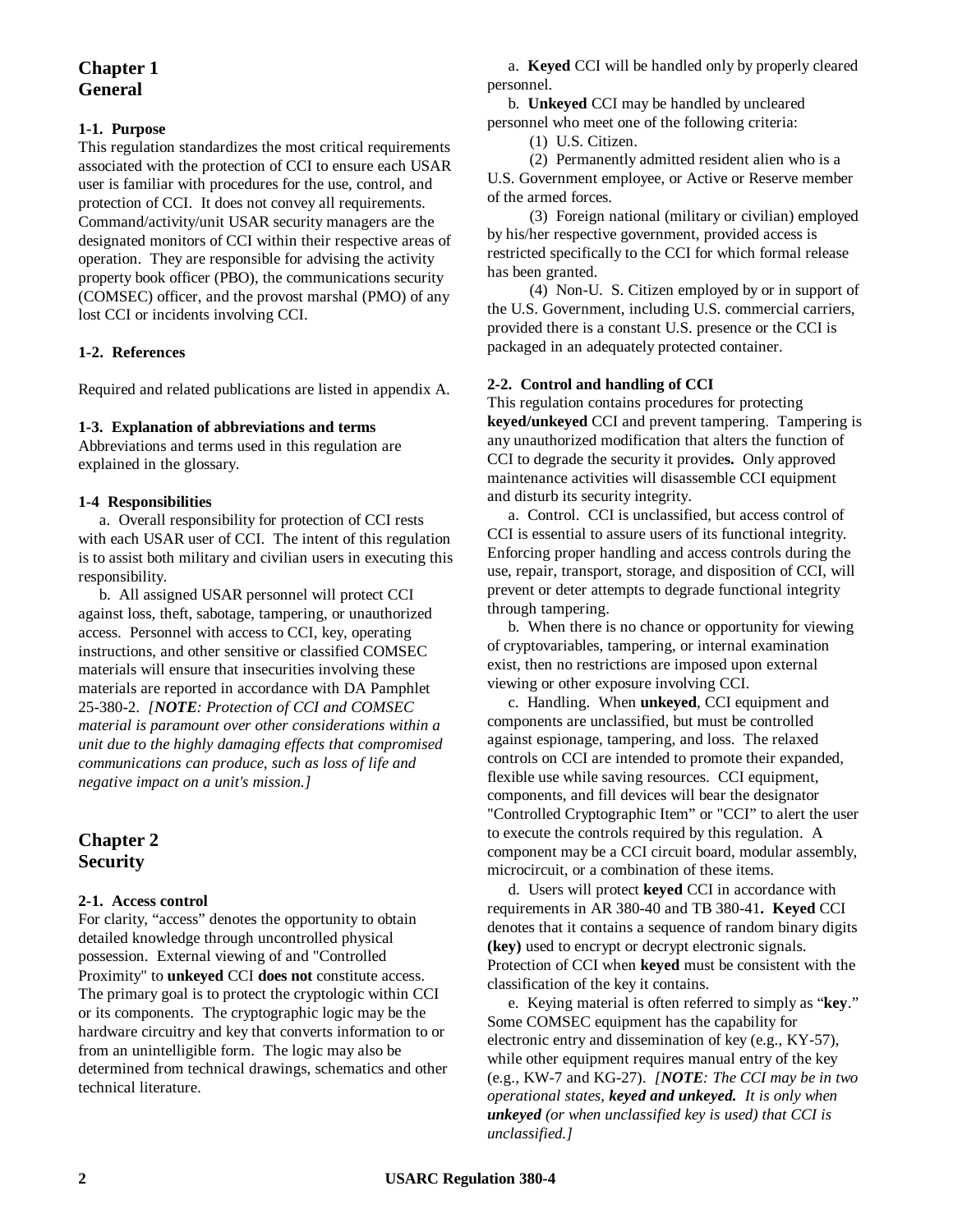#### **2-3. Accountability**

a. Accountability of CCI goes hand in hand with the handling of CCI. Users must apply the following procedures for positive control and accountability:

(1) Account for CCI End Items (Class VII) by serial number.

(2) Common fill devices (Class VII) are the only items tracked locally by quantity, **not** by serial number.

(3) Account for uninstalled CCI components (Class IX) by quantity.

(4) Account for lost/damaged CCI in accordance with AR 735-5.

b. Logistics supply procedures at command levels provide for--

(1) Accountability down to individual CCI users.

(2) End-to-end audit trail of transactions.

(3) Quarterly inventory of CCI.

(4) End items accountable by serial number.

(5) Uninstalled components (accountable by quantity).

#### **2-4. Storage of CCI**

a. Storage denotes the state of CCI when it is not in use by, in the physical possession of, or continuously attended by an authorized person where its adequate protection is assumed.

b. Users must store **unkeyed** CCI under the "double-barrier" protection rules (meaning two separate physical containment structures) to deter unauthorized access to the degree required by AR 190-51.

- c. Examples of double-barrier protection are--
	- (1) A locked wall locker inside a locked room.

(2) **Unkeyed** CCI secured inside a vehicle that is

locked with a padlock and inside a motor pool, or inside a chain-link fence, that is secured at night or when unoccupied. *[NOTE: Doors of tracked vehicles and vans with installed CCI must be locked by a series 200 padlock (NSN 534000-158-3805) or a series 5200 padlock (NSN 5340-00-158-3807)].*

d. Each USAR activity having any CCI will prepare a regulation or a numbered publication memorandum.

e. Where there is limited storage space for **unkeyed** CCI within a USAR activity, the activity commander (under the authority of AR 190-51 and USARC Pamphlet 190-1) may authorize, in writing, storage of **unkeyed** CCI within an arms vault/room. The CCI double-barrier protection rule must be in place and storage area should be constructed as a separate, locked cage or container within the arms vault/room.

#### **2-5. Relocating CCI**

The activity commander may approve the reloaction of CCI used in an office environment or other fixed location whenever there is an operational need. Before moving the CCI, a knowledgeable person must check the CCI for possible tampering and report any findings. That individual will prepare an access discrepancy report under the

provisions of DA Pamphlet 25-380-2, appendix B, if the CCI in question shows signs of tampering. The device will not be used pending disposition instructions from NSA.

#### **2-6. Protection of unattended CCI**

a. Prior to selecting physical and security protection measures for any unattended CCI, the activity/unit commander must initiate a risk assessment for review by the unit/command PMO (per provisions of AR 190-51). Protection measures must be the same as afforded to protect other unclassified, sensitive, high value equipment in the same environment. Unattended and uninstalled CCI is considered to be in storage when it is in logistics channels.

b. Unattended CCI installed in a fixed location, or in a mobile or transportable configuration, are not considered to be in storage.

#### **2-7. Shipment of CCI**

The responsibility for shipment of CCI from any USAR activity rest with the activity/unit PBO. The PBO must prepare the CCI for shipment as follows:

a. A shipment of CCI requires only one wrapper. b. Packages must be clearly marked outside with

**"CCI"** in 2-inch letters.

c. All transaction documents must also reflect the CCI designation and any other markings required to facilitate processing during shipment.

d. Each shipment of CCI will contain a shipping document or record as required to effect transaction accounting and maintain an audit trail; e.g., DD Form 1348-1.

#### **2-8. Shipping methods**

a. The PBOs will ensure only authorized shipping methods are used for CCI and that each package is under the DOD constant surveillance service (CSS) procedure for protection purposes.

b**.** The following are authorized means of shipping CCI:

(1) U.S. Postal Service registered mail.

(2) U.S. military, military-contractor, or private air service.

(3) U.S. Diplomatic Courier Service.

#### **2-9. Restrictions**

a. When shipping CCI, the shipper must ensure--

(1) Batteries are removed from CCI prior to shipment.

(2) "Zeroization" of CCI equipment is completed prior to shipment.

(3) CCI is not transported in privately-owned vehicles.

b**.** Packaging of CCI for shipment.

(1) Shippers will package CCI in a sturdy metal, wood, fiberboard, or heavy duty cardboard container suitably constructed to prevent damage or undetectable examination of the contents.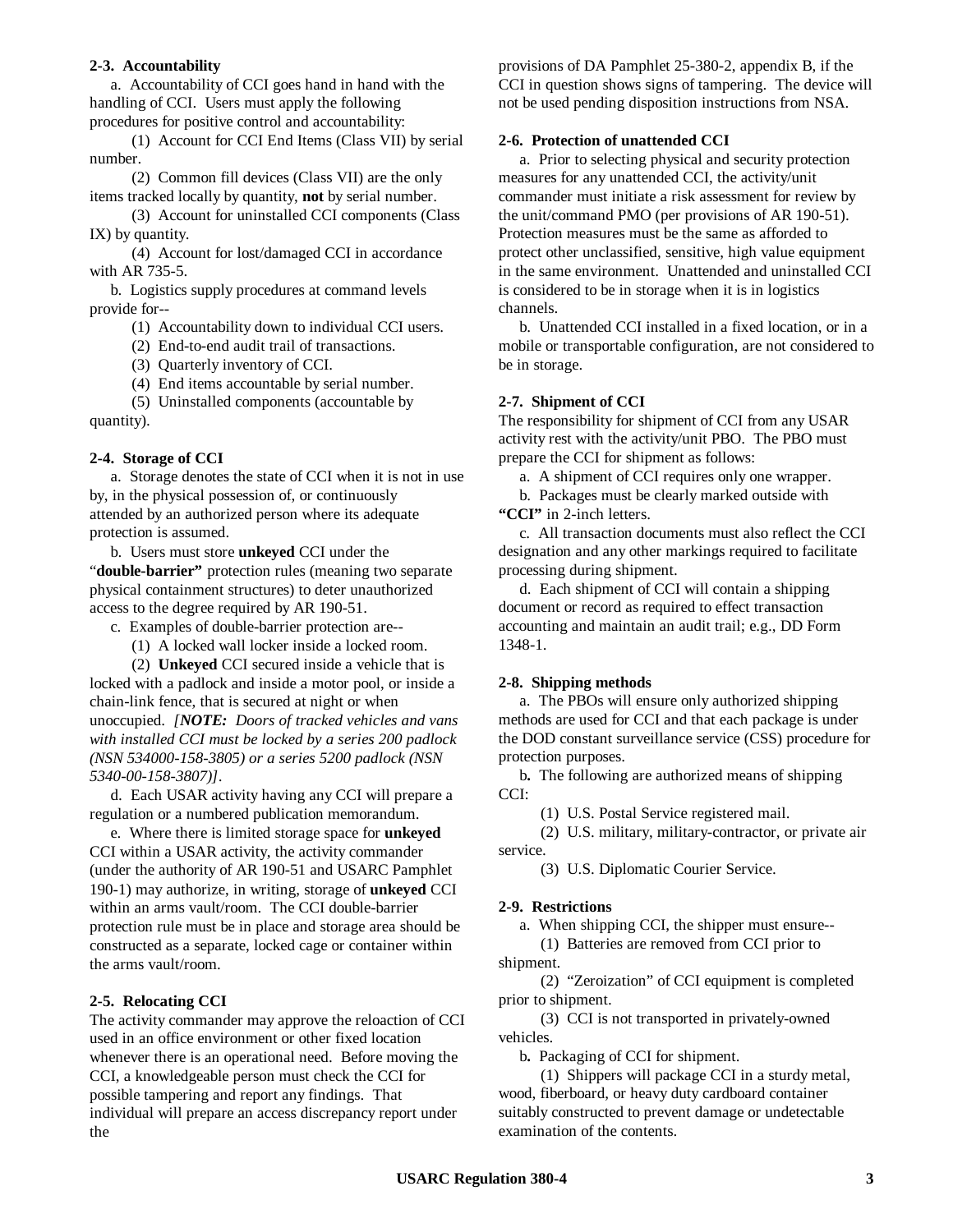(2) Shipments of small or fragile CCI components will be packaged to reduce susceptibility to loss or damage, and to prevent detectable tampering or opening.

#### **2-10. Disposition of CCI**

a. Users will obtain disposition instructions for excess CCI from the USAR activity PBO, who will coordinate disposition actions with his/her supporting supply activity or wholesale supply source.

b. The activity/unit PBO will retrograde non-repairable CCI under routine automatic-return-item procedures. (See AR 710-1 for guidance.) *[NOTE: National Security Agency (NSA) is the central destruction facility for integrated circuits designated CCI.]*

#### **2-11. Emergency protection for CCI**

a. Users must continue protection of CCI to the fullest during any emergency, such as:

(1) Fire or flood.

- (2) Civil disturbances.
- (3) Hostile actions or terrorist attack.

b. This protection must continue through either evacuation or secure storage during any natural disasters.

c. When civil disturbances or hostile actions are involved, protection of CCI must continue through evacuation or destruction.

d. Each unit/activity must have a regulation or numbered publication memorandum outlining procedures to follow during an emergency situation. It will include the following:

(1) Authority for the U.S. person in charge to implement the procedures.

(2) Specific locations of all CCI material.

(3) An outline of specific destruction responsibilities.

(4) Locations of workable destruction devices.

(5) Local procedural instructions to remove and destroy installed/spare components designated as CCI before actually destroying other installed and spare unclassified components.

(6) Detailed instructions for recovering lost or abandoned CCI.

(7) The requirement to complete a post-emergency inventory of CCI.

(8) Instructions and examples of any required reports as directed by DA Pamphlet 25-380-2.

#### **2-12. Maintenance of CCI**

a. The U.S. Army Communications Command Security Logistic Activity's (USACCSLA's) current policy is to only replace CCI/STU-III(s) with a turn-in CCI. Any individual turning in a STU-III or other CCI must notify their activity USAR PBO prior to turning in the item.

b. Users will turn in any CCI that needs repair to the property book officer (PBO) for coordination in shipping the equipment to the maintenance depot at Tobyhanna Army Depot (TYAD). Shipping documents for turn-in of CCI equipment must reflect a valid DOD Activity Address Code (DODAAC) to confirm the shipper is authorized to turn in CCI to TYAD. Any CCI equipment turned in for repair must have all accompanying components shipped with it; e.g., manuals and power supplies. If the shipment is not complete, a shortage list signed by either the unit commander or PBO must be attached to the turn-in document.

c. Requisition/replacement of CCI (specifically, for STU-III equipment) is very restricted, primarily due to severe limitations of wholesale procurement funds for purchase of secure STU-IIIs.

## **Chapter 3 Access Discrepancy/Incident Reporting**

#### **3-1. General**

a. Users will report any CCI incident, physical loss, and/or loss of access control under unknown or unexplainable circumstances in accordance with DA Pamphlet 25-380-2.

b. Minor lapses in CCI control procedures, where unauthorized access is improbable, only requires local reporting, as a matter of administrative procedure.

c. Commanders should consider disciplinary action against any person who knows of and fails to report a possible access discrepancy/incident.

#### **3-2. Types of reportable discrepancies/incidents**

a. Physical loss of CCI.

b**.** Discrepancies of inventory between an activity's accountable property record and a physical inventory count.

c. Losses of control which leads to probable loss of access control.

d**.** Any unauthorized release of CCI or deliberate falsification of control documents**.**

e. Any CCI not on accountable records and turned-in as "found on installation."

#### **3-3. Discrepancies/incident reports**

Reports are official correspondence which the USAR activity Security Manager should prepare for **unkeyed** CCI discrepancies/incidents, with an information copy to the activity PMO.When the incident involves **keyed** CCI, the USAR activity COMSEC Officer must prepare the report**.** Reports may be forwarded by message or memorandum. The two types of required reports are:

a. **Initial report.** This report is required for all discrepancies/incidents.

b. **Final report.** When all required information is not given in the initial report, then a final report will be required.

*[NOTE: The initial report may be considered as the final report if all pertinent information is submitted in the initial report.]*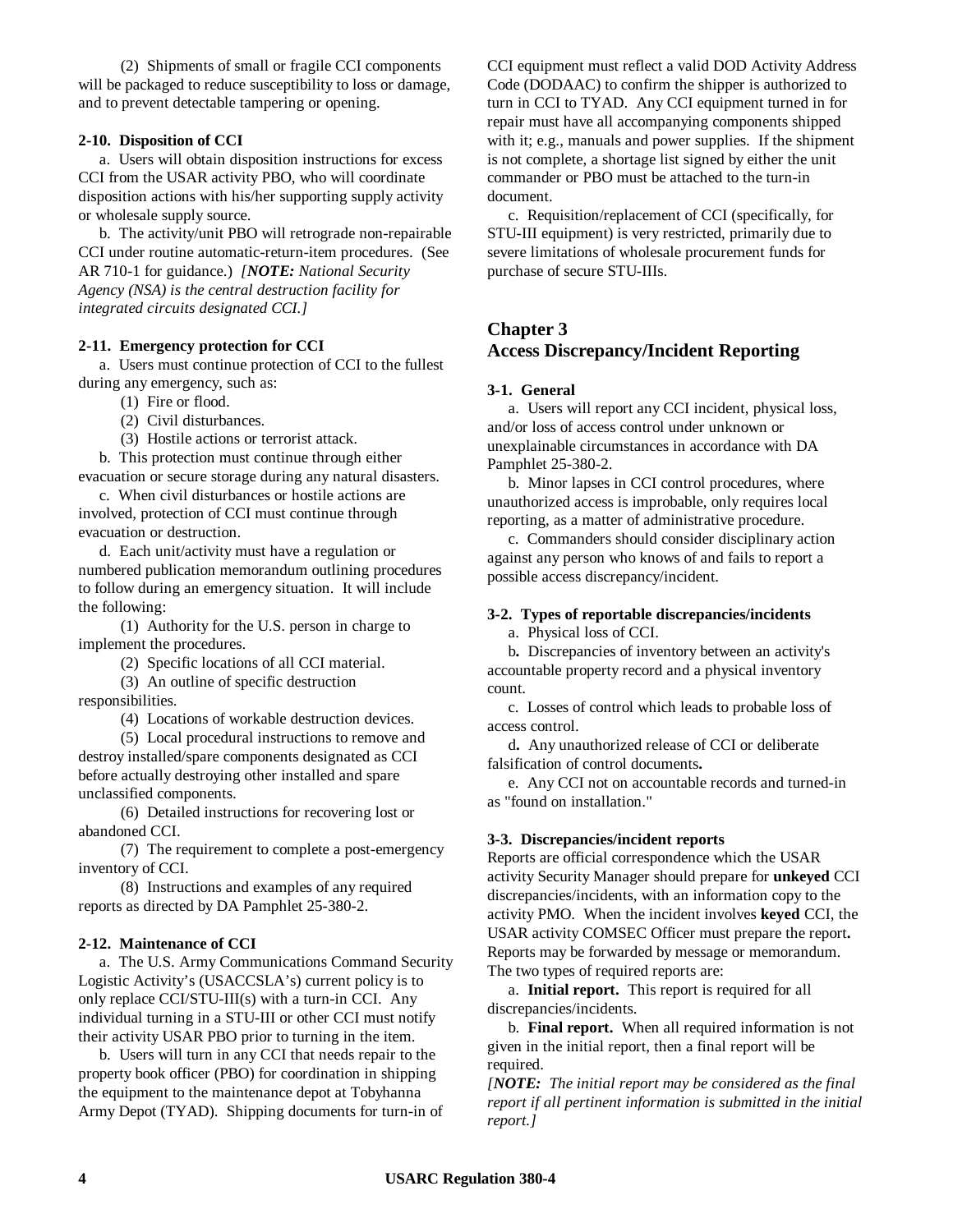#### **3-4. Classification of reports**

Under normal conditions, reports are prepared as **UNCLASSIFIED, FOR OFFICIAL USE ONLY**

**(FOUO);** however, the originator should examine **all** information before making a determination on the classification. This will mainly ensure that no classified information is included in the report, otherwise the report must be classified at a minimum of **CONFIDENTIAL**. Classification guidance for CCI information is in DA Pamphlet 25-380-2, table B-1. Distribution of reports will only be internal, on a need-to-know basis.

#### **3-5. Routing of reports**

a. Routing of USAR CCI discrepancy/incident reports involving **unkeyed** or **keyed** CCI will be routed as follows:

#### **ACTION ADDRESSEE(S)**

DIRNSA FT GEORGE G MEADE MD//V5 1A// DIRUSACCSLA FT HUACHUCA AZ//SELCL-KP-IN//

#### **INFORMATION ADDRESSEE(S)**

CDRFORSCOM FT MCPHERSON GA//AFIN-IS// CDRUSARC FT MCPHERSON GA//AFRC-INS/IMO-T/PRM// OTHER APPROPRIATE COMMAND CHANNELS

b. When a discovered discrepancy/incident reveals that the CCI was **keyed** with cryptographic key, the USAR activity COMSEC account custodian or security manager will telephonically notify the HQ, USARC, COMSEC Officer (DCSIM), COMSEC Program Manager, and PMO. This procedure will assist USAR activities in properly reporting incidents and ensuring proper agencies/chain of command are addressed in the report.

c. In the event the preparer of the incident report cannot contact a HQ, USARC representative, as stated in paragraph 3-5b above, they should contact the USACCSLA COMSEC incident monitoring office, Fort Huachuca, AZ for assistance at commercial (520) 538-8189.

#### **3-6. Report contents/format**

The message format for preparing a CCI discrepancy/ incident report is in appendix B (RCS exempt, AR 335-15, para 5-2e(2)).

## **Appendix A References**

## **Section I Required publications**

| AR 190-51 | (Security of Army Property at Unit and    |
|-----------|-------------------------------------------|
|           | Installation Level). Cited in para 2-4.   |
| AR 380-40 | (Policy for Safeguarding and Controlling) |
|           | Communications Security (COMSEC)          |
|           | Material). Cited in para 2-2d.            |
| AR 710-1  | (Centralized Inventory Management of      |
|           | the Army Supply System). Cited in         |
|           | para $2-10b$ .                            |
| AR 735-5  | (Policies and Procedures for Property     |
|           | Accountability). Cited in para 2-3a(4).   |
| DA Pam    | (Security Procedures for Controlled       |
| 25-380-2  | Cryptographic Item (CCI)). Cited in       |
|           | paras 1-4b, 2-5, 3-1a, 3-4.               |
| TB 380-41 | (Security Procedures for Safeguarding,    |
|           | Accounting and Supply Control of          |
|           | COMSEC Material). Cited in para           |
|           | $2-2d$ .                                  |

## **Section II**

## **Related publications**

| AR 15-6          | (Procedure for Investigating Officer and |
|------------------|------------------------------------------|
|                  | Boards of Officers)                      |
| AR 380-5         | (Department of the Army Information      |
|                  | Security Program)                        |
| AR 380-19        | (Information System Security)            |
| AR 380-19-1      | $((C)$ Control of Compromising           |
|                  | Emanations (U))                          |
| AR 710-2         | (Supply Policy Below the Wholesale)      |
|                  | Level)                                   |
| DA Pam 25-16     | (Security Procedures for the Secure      |
|                  | Telephone Unit, Third Generation         |
|                  | $(STU-III)$                              |
| USARC Reg        | (Safeguarding and Control of             |
| 380-3            | Communications Security (COMSEC)         |
|                  | Material)                                |
| <b>USARC</b> Reg | (Secure Telephone Unit-Third             |
| Generation       |                                          |
| 380-6            | $(STU-III))$                             |
| <b>USARC</b> Pam | (Physical Security)                      |
| $190-1$          |                                          |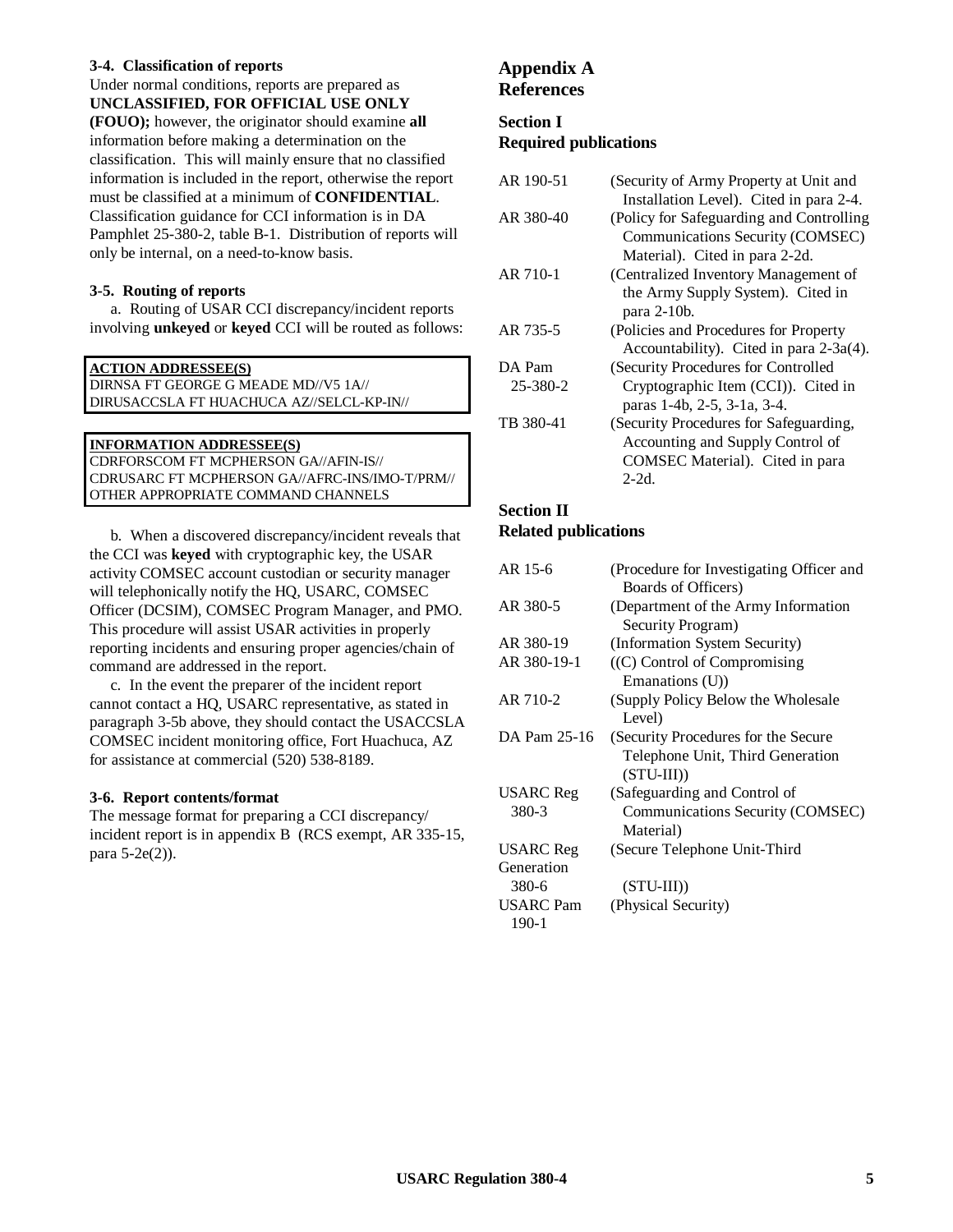**FROM:** REPORTING ORGANIZATION **ACTION:** DIRNSA FT GEORGE G MEADE MD//V5 IA// DIRUSACCSLA FT HUACHUCA AZ//SELCL-KP-IN// **INFORMATION:** CDRFORSCOM FT MCPHERSON GA//AFIN-IS// CDRUSARC FT MCPHERSON GA//AFRC-INS/AFRC-IMO-T/PRM// OTHER APPROPRIATE COMMAND CHANNELS BT UNCLAS E F T 0 (**CLASSIFICATION BASED UPON CONTENT**) SUBJECT: INITIAL/FINAL CCI DISCREPANCY/COMSEC INCIDENT REPORT (**NOTE: DEPENDING UPON WHETHER CCI WAS KEYED OR UNKEYED WILL DETERMINE WHAT INFORMATION MUST BE REFLECTED. ENTER INFORMATION AS APPLICABLE TO DISCOVERED INCIDENT.)** A. AR 380-40, CHAPTER 7 B. TB 380-41, PARAGRAPH 5.28.12 C. DA PAM 25-380-2 1. COMSEC ACCOUNT NUMBER (**IF CCI KEYED**) UIC AND DODAAC OF THE UNIT INVOLVED: (**IF UNKEYED/LOST/STOLEN**) 2. CCI IDENTIFICATION: A. NOMENCLATURE B. SERIAL NUMBER: C. QUANTITY: D. NATIONAL STOCK NUMBER (NSN): E. OWNING UNIT OF CCI (PROPERTY BOOK): F. KEYED OR UNKEYED CCI: 3. BRIEF INCIDENT DESCRIPTION: THE DATE AND TIME OF DISCOVERY, AS APPROPRIATE; IDENTIFICATION (NAME, SSN, RANK/GRADE, POSITION, ETC.) OF PERSONS WHO HAD ACCESS TO THE ITEM; **ANSWER TO QUESTIONS "WHO?, WHAT?, WHEN?, WHERE?, WHY?, AND HOW?"** CATEGORIES TO GIVE CLEAR PICTURE OF THE OCCURRENCE. 4. POINT OF CONTACT: GIVE NAME, TELEPHONE NUMBERS, FAX NUMBER. 5. FINAL REPORT: (**TO BE SUBMITTED ONLY IF ALL INFORMATION IS NOT INCLUDED IN INITIAL REPORT**). IF REQUIRED, GIVE THE FOLLOWING: A. A SUMMARY OF THE RESULTS OF ALL INQUIRIES AND INVESTIGATIONS. B. REFLECT THE CORRECTIVE MEASURES TAKEN OR PLANNED TO PREVENT A RECURRENCE. C. EVALUATION BY LOCAL SECURITY MANAGER OF THE ACCESS DISCREPANCY WITH AN ASSESSMENT AS TO WHETHER UNAUTHORIZED ACCESS IS CONSIDERED IMPOSSIBLE, IMPROBABLE, POSSIBLE, PROBABLE, OR CERTAIN. BT